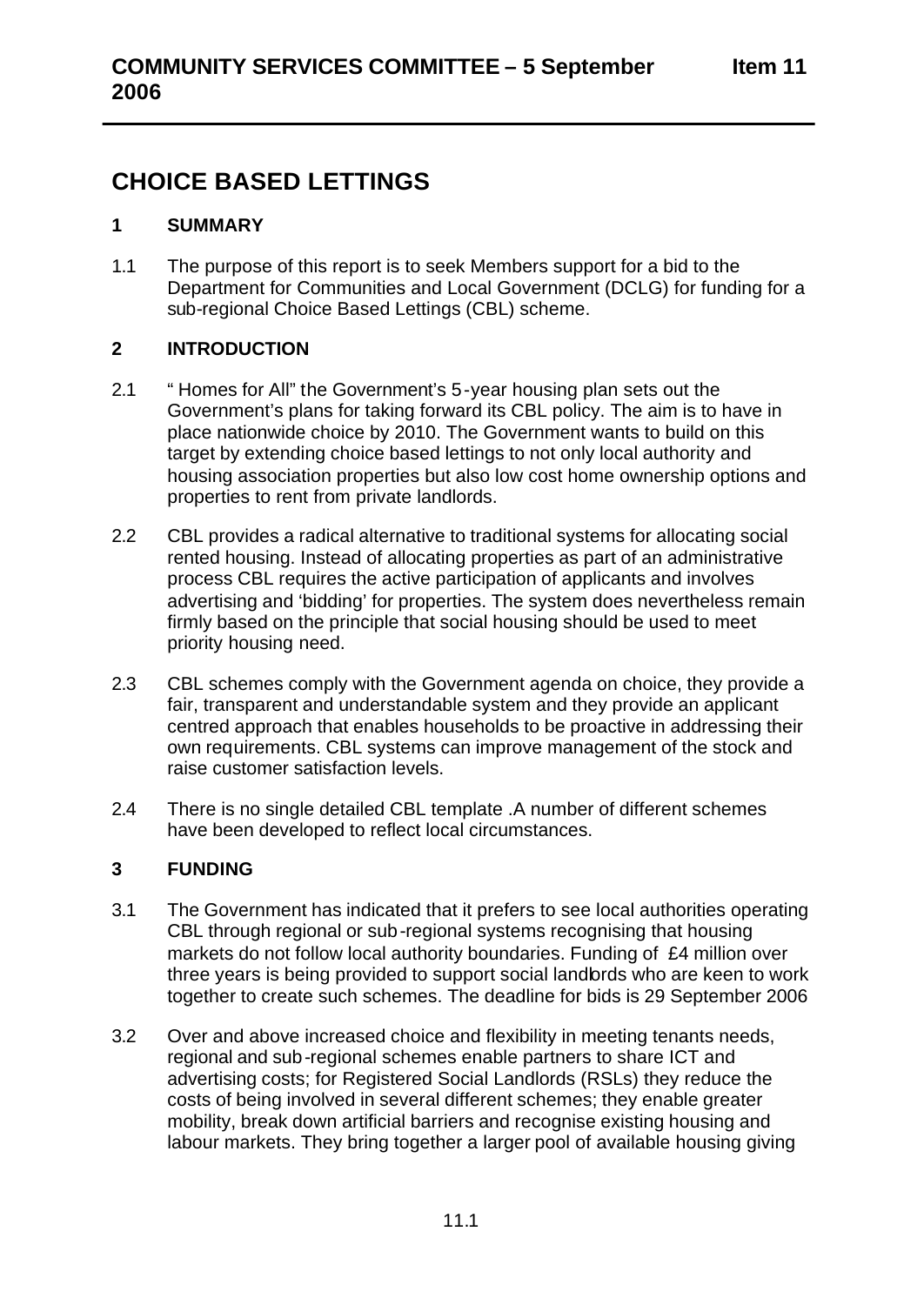home-seekers more choice and helping to ease localised problems of high demand.

- 3.3 The DCLG will not fully fund any scheme. It is willing to contribute up to 60% of the costs of developing a CBL scheme, usually up to a maximum of £100,000. As the largest element of the development costs is likely to be ICT and the project management required to implement this, funding is normally made on the basis of 60% capital and 40% resource funding.
- 3.4 In the light of the Government guidance and the funding opportunity the Thames Gateway South Essex (TGSE) sub region members have decided to explore the possibility of developing a sub-regional CBL scheme and to bid for funds.

#### **4 PROPOSAL**

- 4.1 The five local authorities in the TGSE are all at different levels in the development of local choice based lettings. This ranges from a traditional points based system in this district to a fully implemented scheme in Thurrock.
- 4.2 The sub-regional approach will incorporate the main RSL partners who have existing nomination agreements. It is expected that joint collaboration will incorporate the existing range of schemes currently being operated, whilst in the medium term there is an aspiration to work towards a common approach in the allocation of properties.
- 4.3 The aim is for the scheme to be used for letting all local Authority and RSL rented properties in the sub-region. This will include lettings to new applicants as well as transfers.
- 4.4 Vacancies will be advertised to eligible applicants through a variety of media and they will be invited to 'bid' for any property they wish to be considered for. The scheme will have to be as accessible as possible to all potential users and information provided in a clear and accessible format. Arrangements will be put in place to provide assistance with bidding where this is needed.
- 4.5 At the end of each 'bidding cycle' each local authority will analyse the 'bids' received for their area and offer each property following a prioritisation and selection process in accordance with their own allocation scheme. Generally the property would be offered to the applicant who had 'bid' for the vacancy and was either in the highest band and registered the longest or had the most points depending on whether a banding or points based scheme was being operated.
- 4.6 This means that in Rochford for instance, any vacancies will continue to be allocated to applicants who meet the criteria set out in the Council's allocation policy and have the necessary priority.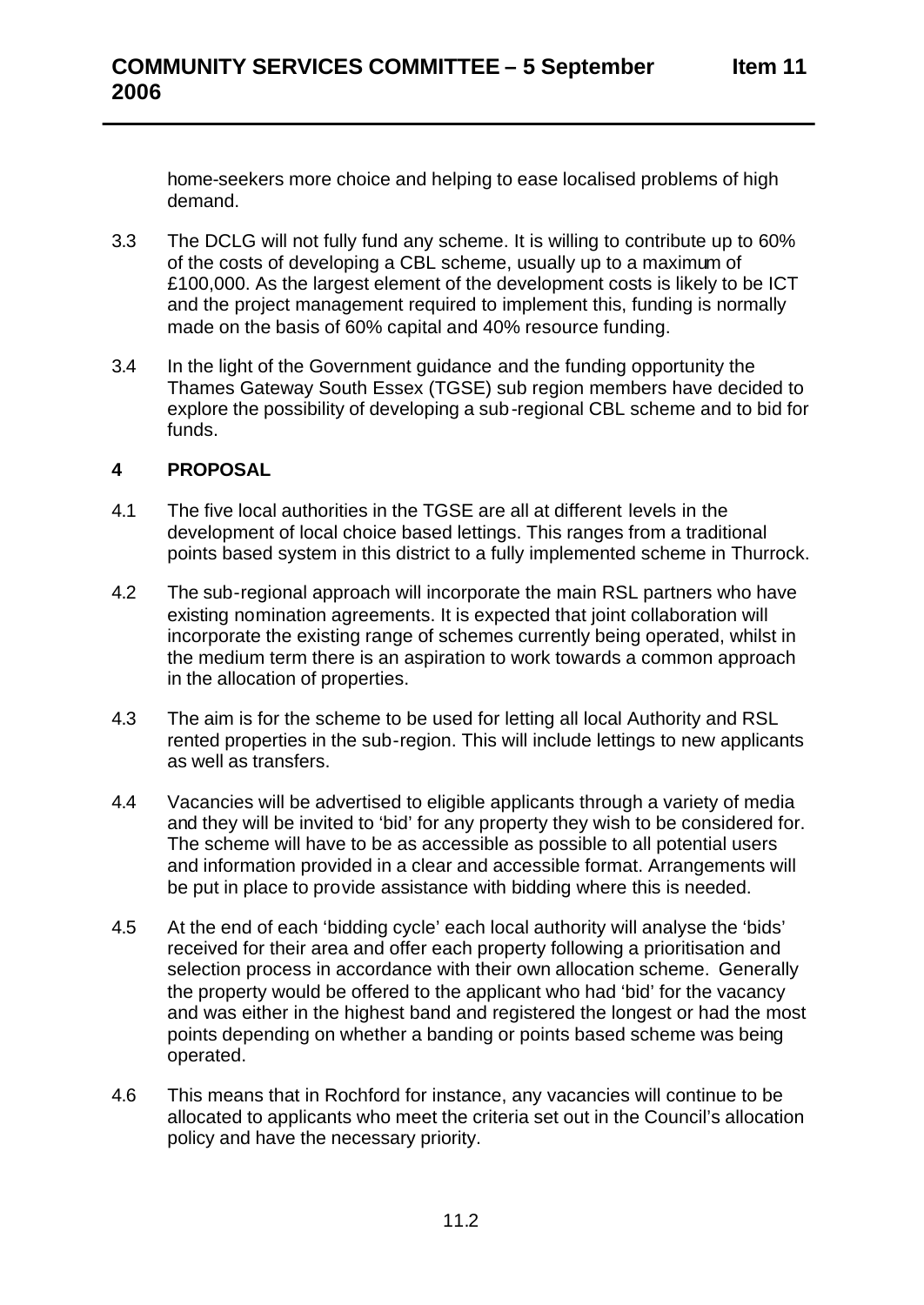- 4.7 It is proposed that 100% of social rented homes would be advertised as part of the scheme with the exception of certain individual vacancies that, for various reasons, would need to be taken out of the CBL process.
- 4.8 Development of the scheme will increase the opportunities for customers through the 'ho using options' approach within the private and affordable housing markets. With regard to the issue of mobility lettings (moves between local authority areas) the percentage will be agreed between the sub-regional members.
- 4.9 It is proposed to appoint a CBL agency to manage the operational process. This will include the production, publication and distribution of a periodic vacancy magazine, telephony, information technology and electronic and manual receipt of bids.
- 4.10 The TGSE sub-region intends to procure an existing agency via a competitive tendering process. This approach will substantially reduce IT complexities, reduce the implementation period and benefit from the agency's market experience.
- 4.11 To support the change process the TGSE propose to appoint a project consultant with experience in implementing and operating CBL schemes. The consultant will be responsible for producing the CBL agency specification, procurement, evaluation, co-ordination of partners and liaison with existing housing IT providers on requirements and costs of modules and interfaces.
- 4.12 Outcomes of the bid are expected to be will be known in November 2006. If successful the CBL consultant will be appointed in March 2007 with a view to implementing the scheme in April 2008.

#### **5 RISK IMPLICATIONS**

5.1 If the bid is not supported there would be an increased risk of the Council failing to meet the Government target.

#### **6 RESOURCE IMPLICATIONS**

- 6.1 The provisional costs of a CBL scheme for the TGSE sub-region are £150,000. In the event the bid is successful the estimated capital/revenue costs that will not be funded by DCLG will be £75,000 and this will have to be met by the partner authorities on an agreed pro-rata basis.
- 6.2 A bid for this Council's contribution will be made through the 2007/8 budget making process.
- 6.3 There would be on-going fees to be paid to the CBL agency but precise details are not known at this stage. Again bids for the necessary revenue budget will be made through the annual budget making process.